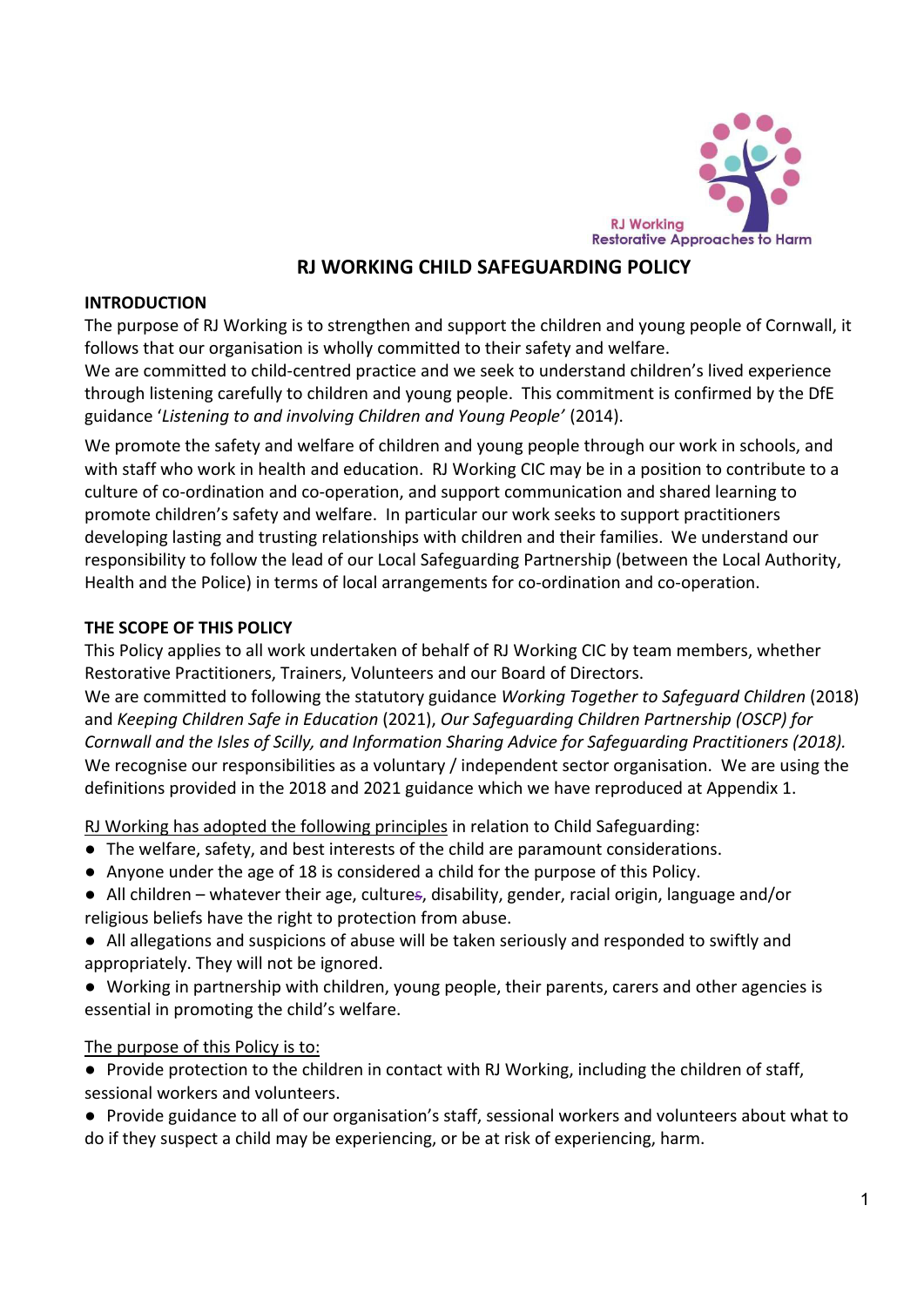#### **We will ensure that all those working on behalf of RJ Working CIC:**

- Understand their personal responsibility for protecting and safeguarding the wellbeing of children with whom they work.
- Are able to take appropriate action if a child is suffering, or likely to suffer from harm; or is in immediate danger.
- Are informed and able to respond in a helpful manner to children who allege or disclose that abuse is happening.
- Are fully supported where they act in good faith to report a concern that a colleague is, or may be, abusing a child.
- Have opportunities to discuss and manage the feelings and emotions that are associated with protecting children.

#### **RJ Working will work to safeguard children by:**

- Listening to, valuing and respecting them.
- Acting in their best interests.
- Adopting and enforcing Safeguarding guidelines and procedures and a code of conduct for staff, sessional workers and volunteers.
- Safely recruiting all staff, sessional workers and volunteers, ensuring all necessary checks.
- Ensuring that, where RJ Working works with partners, they have appropriate and effective Child Safeguarding policies and procedures in place.
- Ensuring effective management of staff, sessional workers and volunteers through induction, supervision, support and training, all including child protection responsibilities and procedures to be followed if anyone has any concerns about a child's safety or welfare
- Distinguishing between i) allegations ii) concerns about quality of care/practice & iii) complaints.
- Ensuring that RJ Working staff, sessional workers, volunteers and directors undertake appropriate Child Safeguarding training within the first year of their involvement with RJ Working, and regularly review their practice to ensure development of skills and expertise.
- Knowing the indicators of abuse and neglect for specific safeguarding issues such as child criminal exploitation and child sexual exploitation.
- Being vigilant, as multiple safeguarding issues will overlap with one another.
- Being prepared to identify children who may benefit from Early Help.
- Appointing Designated Safeguarding Lead and Deputy Lead members of staff with relevant expertise from RJ Working to respond to concerns, and collate Child Safeguarding data.
- Sharing information about Child Safeguarding and good practice with children, parents, staff, sessional workers and volunteers.
- Ensuring that appropriate recording and monitoring systems are in place & that information about concerns is shared with agencies who need to know, involving parents and children appropriately.
- Ensuring that partners, users and workers are aware of RJ Working policies and procedures, and the role of the Designated Safeguarding Leads.

The Designated Safeguarding Lead is Deborah Mitchell deborah@rjworking.co.uk 07535656007 **Registered Independent Social Worker** 120353 BASW member 111888/104949 Deputy Safeguarding Lead is Nicky Abrahams nicky@rjworking.co.uk 07919374434

This Policy is reviewed and updated in October 2021, ratified by the Board of Directors and signed by the Chair Guy Watson.

Auation

28th October 2021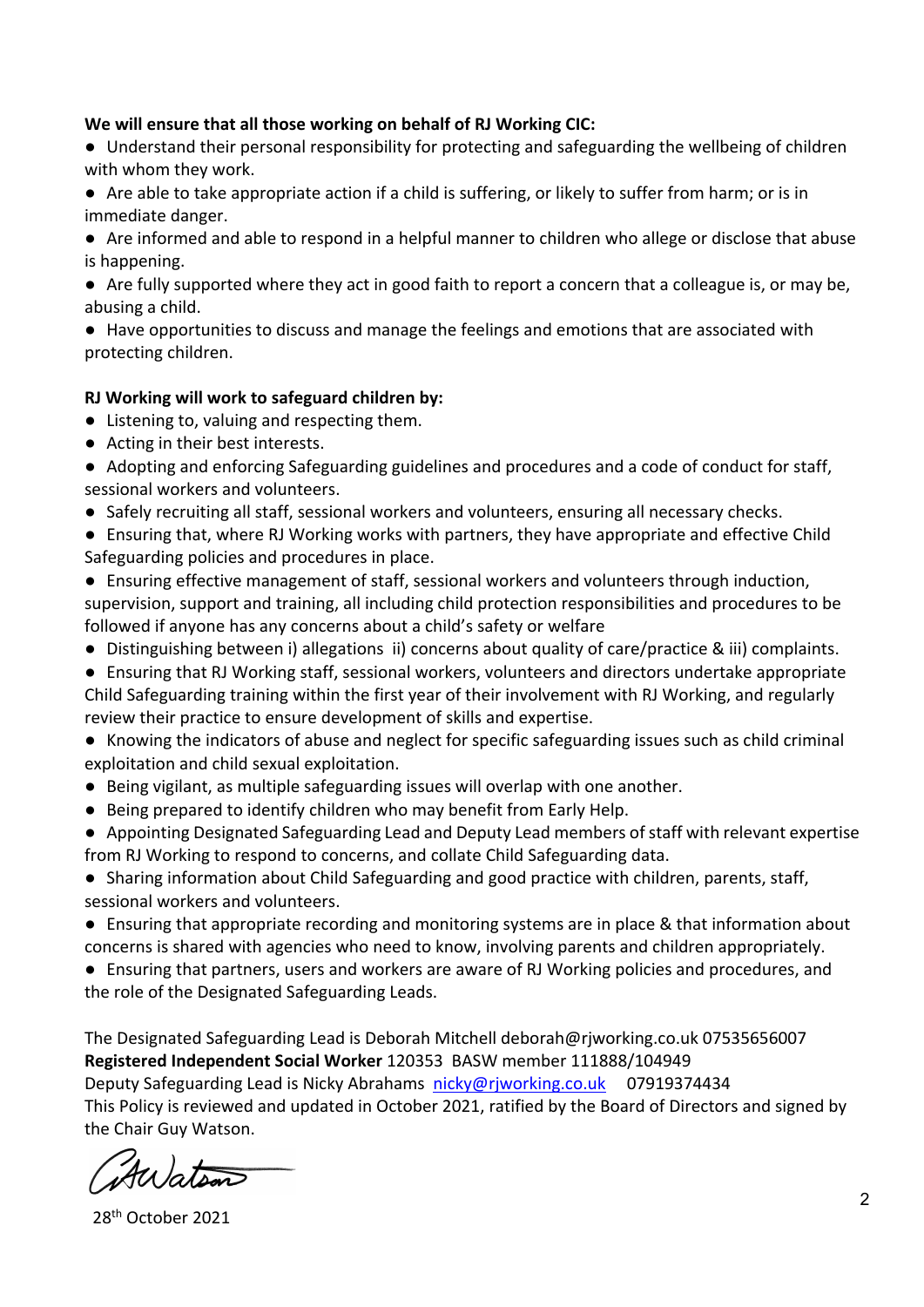**Policy Review -** This policy will be reviewed annually, or as required by changes in Local Multi-Agency policies and working, by RJ Working CIC, or by further national legislation.

## **RJ Working Child Safeguarding Process / Procedure**

It is not the responsibility of anyone working for RJ Working in a paid or non-paid capacity to decide whether or not abuse of a child has taken place or investigate the matter. However, everyone has a responsibility to act on any concerns by reporting these to our Designated Safeguarding Lead (DSL), our Deputy DSL or the appropriate Local Authority or Police colleagues.

Where there is actual or suspected abuse - report this to the RJ Working Designated Safeguarding Lead or Deputy. If neither is available, make a referral directly using the referral form you can obtain from the MARU. Follow the guidance accompanying the MARU referral form. Complete the form and send it to The **Multi Agency Referral Unit** (MARU) without delay; keeping a copy.

If the Child Protection matter is urgent telephone the MARU and follow this up by sending a completed referral form without delay. Or call the Police on 101 (*When to Call the Police, NCPP).* 

Multi Agency Referral Unit 3 North, New County Hall, Truro. TR1 3AY Telephone 0300 1231 116 multiagencyreferralunit@cornwall.gov.uk Out of Hours 01208 251300

Remember to:

- Listen carefully to any disclosure and take it seriously.
- Reassure victims they will be supported and kept safe. They shouldn't be made to feel ashamed for making a report or given the impression they are creating a problem.
- Do not touch or clear away any evidence.
- Do not agree to keep any secret.
- Do not ask leading questions.
- Do not contact any alleged abuser.
- Do not talk to anyone else (outside the alert process) about information shared with you.
- Keep a record that is factual, use the words given to you; describe the circumstances and anyone else who was there at the time.

Where there is a complaint about a member of staff, sessional worker or volunteer there may be: a)Criminal investigation b)Child Protection investigation c)Internal disciplinary / misconduct investigation. All available information will be used to reach decisions and removal of a paid or voluntary individual because the person poses a risk of harm to children will trigger a DBS referral.

**For further information** please see the following documents online:

Working Together to Safeguard Children 2018 Keeping Children Safe in Education 2021 What to do if you're worried a child is being abused: Advice for Practitioners 2015 Preventing and Tackling Bullying updated 2017 When to call the Police Information Sharing Advice for Safeguarding Practitioners (2018)

## *Serious harm is defined as potentially life-threatening injury OR serious or likely long-term impairment of physical or mental health or physical, intellectual, emotional, social or behavioural development.*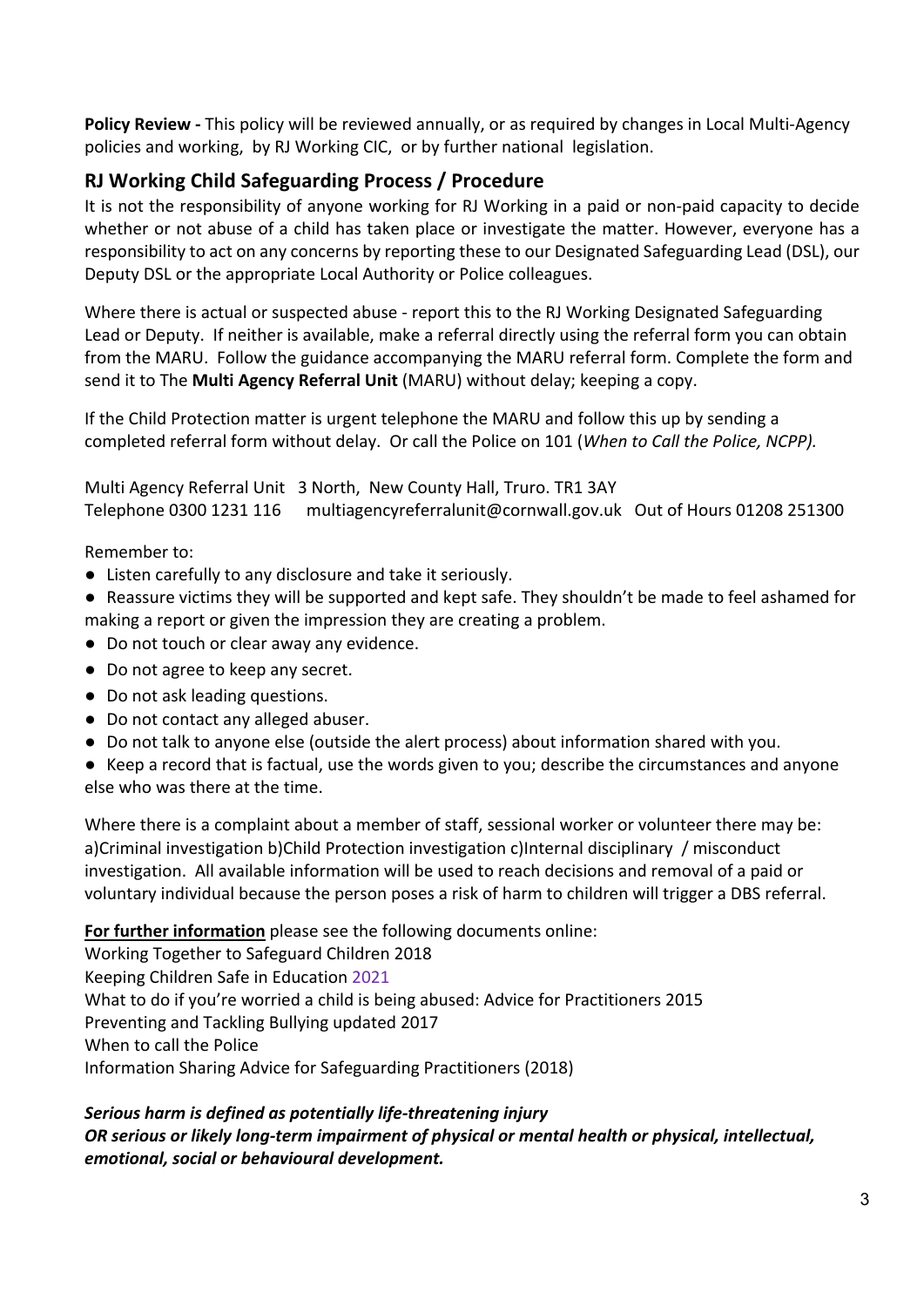

# **Safeguarding Children Policy Appendix 1 Definitions**

**We note that the definitions and signs of abuse described in** *Working Together to Safeguard Children (2015)* **have been updated in the 2018 Statutory Guidance glossary and the most relevant items are reproduced here:**

## **Safeguarding and promoting the welfare of children**

Defined for the purposes of this guidance as:

- a. protecting children from maltreatment
- b. preventing impairment of children's health or development

c. ensuring that children are growing up in circumstances consistent with the provision of safe and effective care

d. taking action to enable all children to have the best outcomes

#### **Child Protection**

Part of safeguarding and promoting welfare. This refers to the activity that is undertaken to protect specific children who are suffering, or are likely to suffer, significant harm.

#### **Abuse**

A form of maltreatment of a child. Somebody may abuse or neglect a child by inflicting harm, or by failing to act to prevent harm. Children may be abused in a family or in an institutional or community setting by those known to them or, more rarely, by others. Abuse can take place wholly online, or technology may be used to facilitate offline abuse. Children may be abused by an adult or adults, or another child or children.

#### **Physical abuse**

A form of abuse which may involve hitting, shaking, throwing, poisoning, burning or scalding, drowning, suffocating or otherwise causing physical harm to a child. Physical harm may also be caused when a parent or carer fabricates symptoms of, or deliberately induces, illness in a child.

#### **Emotional abuse**

The persistent emotional maltreatment of a child such as to cause severe and persistent adverse effects on the child's emotional development. It may involve conveying to a child that they are worthless or unloved, inadequate, or valued only insofar as they meets the needs of another person. It may include not giving the child opportunities to express their views, deliberately silencing them or 'making fun' of what they say or how they communicate. It may feature age or developmentally inappropriate expectations being imposed on children. These may include interactions that are beyond a child's developmental capability, as well as overprotection and limitation of exploration and learning, or preventing the child participating in normal social interaction. It may involve seeing or hearing the illtreatment of another. It may involve serious bullying (including cyber bullying), causing children frequently to feel frightened or in danger, or the exploitation or corruption of children. Some level of emotional abuse is involved in all types of maltreatment of a child, though it may occur alone.

#### **Sexual abuse**

Involves forcing or enticing a child or young person to take part in sexual activities, not necessarily involving a high level of violence, whether or not the child is aware of what is happening. The activities may involve physical contact, including assault by penetration (for example, rape or oral sex) or nonpenetrative acts such as masturbation, kissing, rubbing and touching outside of clothing. They may also include non-contact activities, such as involving children in looking at, or in the production of, sexual images, watching sexual activities, encouraging children to behave in sexually inappropriate ways, or grooming a child in preparation for abuse Sexual abuse can take place online, and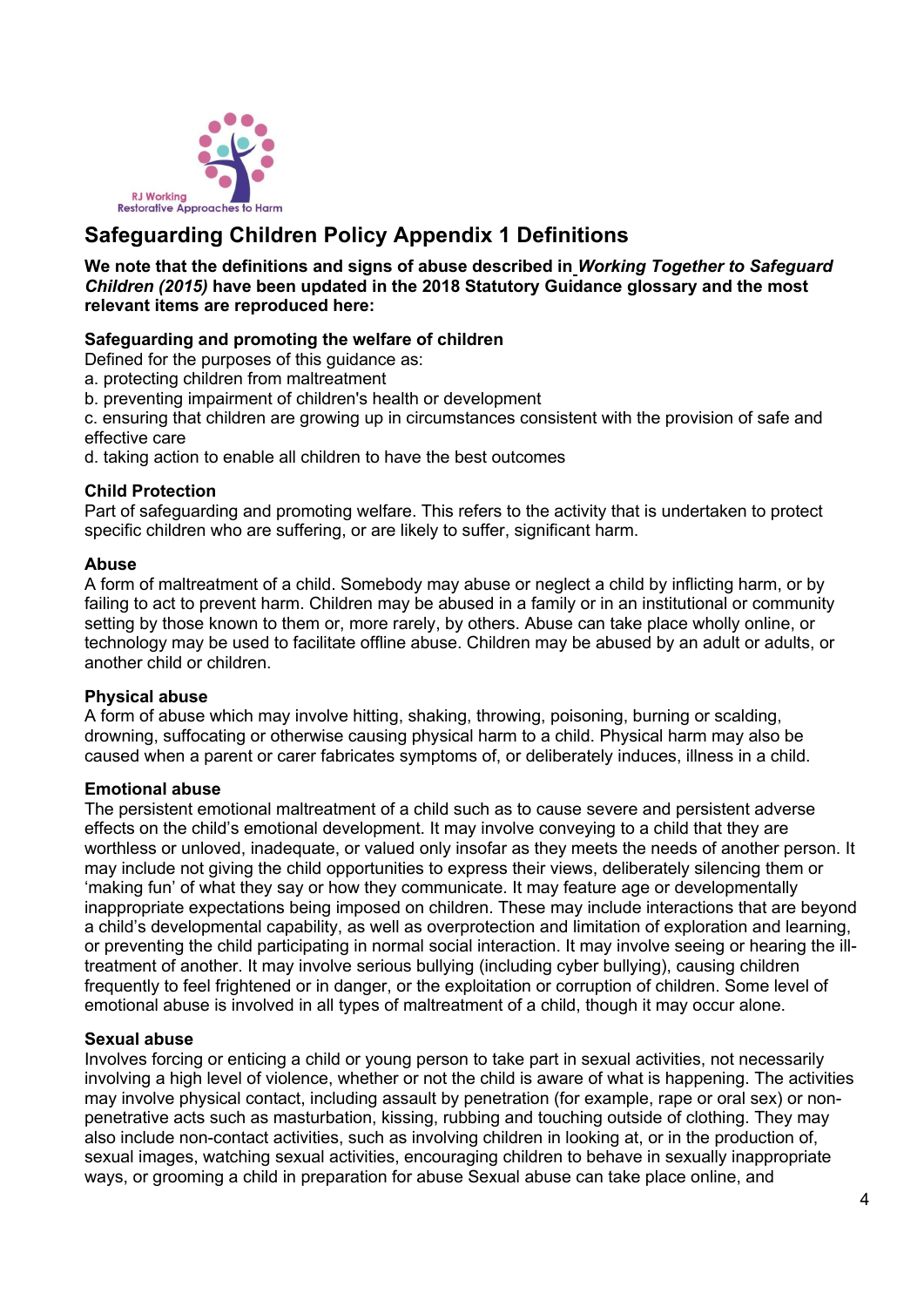technology can be used to facilitate offline abuse. Sexual abuse is not solely perpetrated by adult males. Women can also commit acts of sexual abuse, as can other children.

#### **Child sexual exploitation**

Child sexual exploitation is a form of child sexual abuse. It occurs where an individual or group takes advantage of an imbalance of power to coerce, manipulate or deceive a child or young person under the age of 18 into sexual activity (a) in exchange for something the victim needs or wants, and/or (b) for the financial advantage or increased status of the perpetrator or facilitator. The victim may have been sexually exploited even if the sexual activity appears consensual. Child sexual exploitation does not always involve physical contact; it can also occur through the use of technology.

## **Neglect**

The persistent failure to meet a child's basic physical and/or psychological needs, likely to result in the serious impairment of the child's health or development. Neglect may occur during pregnancy as a result of maternal substance abuse. Once a child is born, neglect may involve a parent or carer failing to:

a. provide adequate food, clothing and shelter (including exclusion from home or abandonment)

- b. protect a child from physical and emotional harm or danger
- c. ensure adequate supervision (including the use of inadequate care-givers)
- d. ensure access to appropriate medical care or treatment

It may also include neglect of, or unresponsiveness to, a child's basic emotional needs.

## **Extremism**

Extremism goes beyond terrorism and includes people who target the vulnerable – including the young – by seeking to sow division between communities on the basis of race, faith or denomination; justify discrimination towards women and girls; persuade others that minorities are inferior; or argue against the primacy of democracy and the rule of law in our society.

Extremism is defined in the Counter Extremism Strategy 2015 as the vocal or active opposition to our fundamental values, including the rule of law, individual liberty and the mutual respect and tolerance of different faiths and beliefs. We also regard calls for the death of members of our armed forces as extremist.

## **County Lines**

As set out in the Serious Violence Strategy, published by the Home Office, a term used to describe gangs and organised criminal networks involved in exporting illegal drugs into one or more importing areas within the UK, using dedicated mobile phone lines or other form of 'deal line'. They are likely to exploit children and vulnerable adults to move and store the drugs and money, and they will often use coercion, intimidation, violence (including sexual violence) and weapons.

## **Child criminal exploitation**

As set out in the Serious Violence Strategy, published by the Home Office, where an individual or group takes advantage of an imbalance of power to coerce, control, manipulate or deceive a child or young person under the age of 18 into any criminal activity (a) in exchange for something the victim needs or wants, and/or (b) for the financial or other advantage of the perpetrator or facilitator and/or (c) through violence or the threat of violence. The victim may have been criminally exploited even if the activity appears consensual. Child criminal exploitation does not always involve physical contact; it can also occur through the use of technology.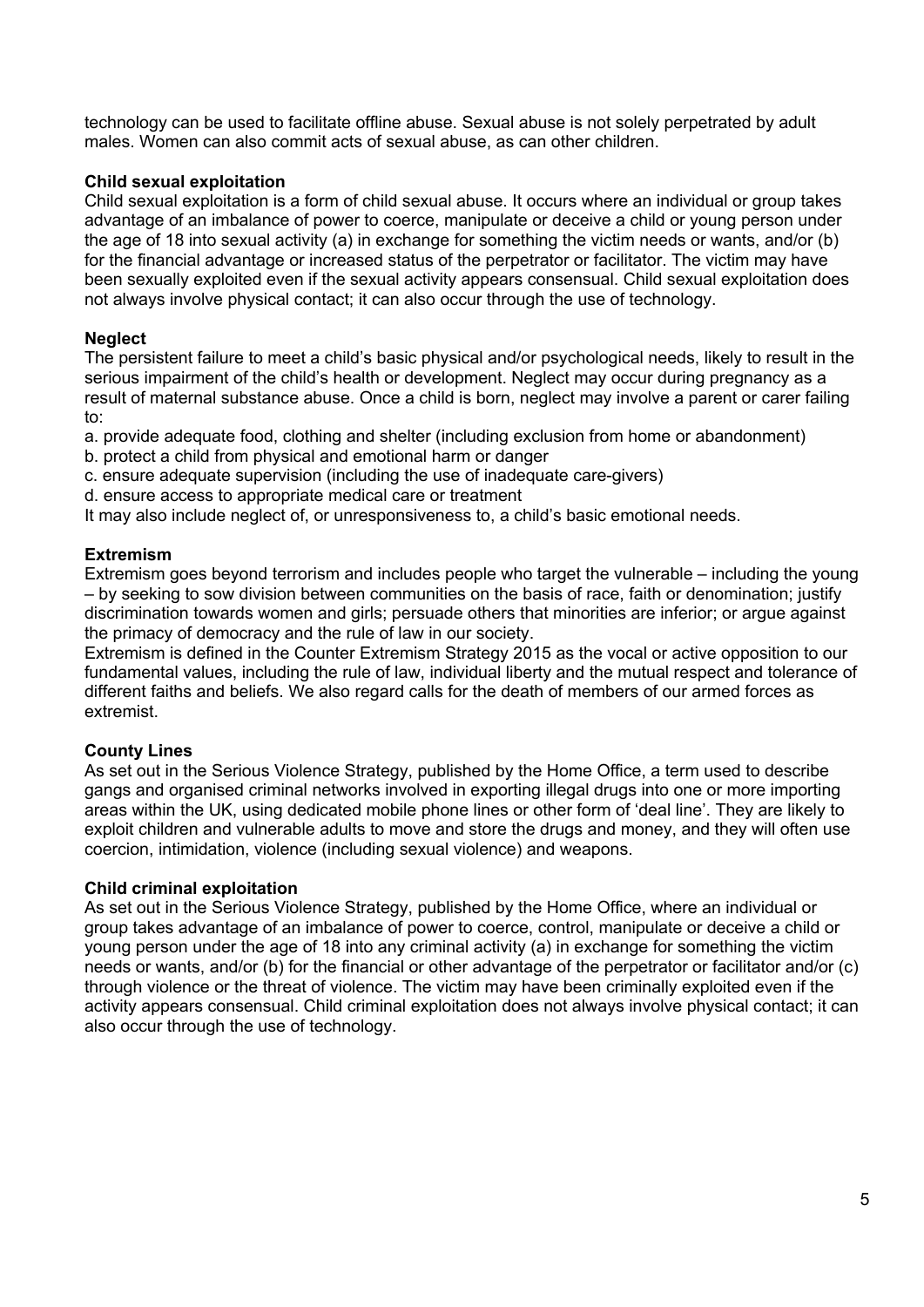## **We note that Keeping Children Safe in Education 2021 also defines:**

#### **Peer on peer abuse (child on child)**

Peer on peer abuse is most likely to include, but may not be limited to:

- bullying (including cyberbullying, prejudice-based and discriminatory bullying);
- abuse in intimate personal relationships between peers;

• physical abuse such as hitting, kicking, shaking, biting, hair pulling, or otherwise causing physical harm (this may include an online element which facilitates, threatens and/or encourages physical abuse);

• sexual violence, such as rape, assault by penetration and sexual assault; (this may include an online element which facilitates, threatens and/or encourages sexual violence);

• sexual harassment, such as sexual comments, remarks, jokes and online sexual harassment, which may be standalone or part of a broader pattern of abuse;

• causing someone to engage in sexual activity without consent, such as forcing someone to strip, touch themselves sexually, or to engage in sexual activity with a third party;

• consensual and non-consensual sharing of nude and semi-nude images and/or videos (also known as sexting or youth produced sexual imagery);

• upskirting, which typically involves taking a picture under a person's clothing without their permission, with the intention of viewing their genitals or buttocks to obtain sexual gratification, or cause the victim humiliation, distress or alarm; and • initiation/hazing type violence and rituals (this could include activities involving harassment, abuse or humiliation used as a way of initiating a person into a group and may also include an online element).

#### **Domestic abuse**

The Domestic Abuse Act 2021 received Royal Assent on 29 April 2021. The Act introduces the first ever statutory definition of domestic abuse and recognises the impact of domestic abuse on children, as victims in their own right, if they see, hear or experience the effects of abuse. The statutory definition of domestic abuse, based on the previous cross-government definition, ensures that different types of relationships are captured, including ex-partners and family members. The definition captures a range of different abusive behaviours, including physical, emotional and economic abuse and coercive and controlling behaviour. Both the person who is carrying out the behaviour and the person to whom the behaviour is directed towards must be aged 16 or over and they must be "personally connected" (as defined in section 2 of the 2021 Act).

Types of domestic abuse include intimate partner violence, abuse by family members, teenage relationship abuse and child/adolescent to parent violence and abuse. Anyone can be a victim of domestic abuse, regardless of sexual identity, age, ethnicity, socioeconomic status, sexuality or background and domestic abuse can take place inside or outside of the home. The government will issue statutory guidance to provide further information for those working with domestic abuse victims and perpetrators, including the impact on children.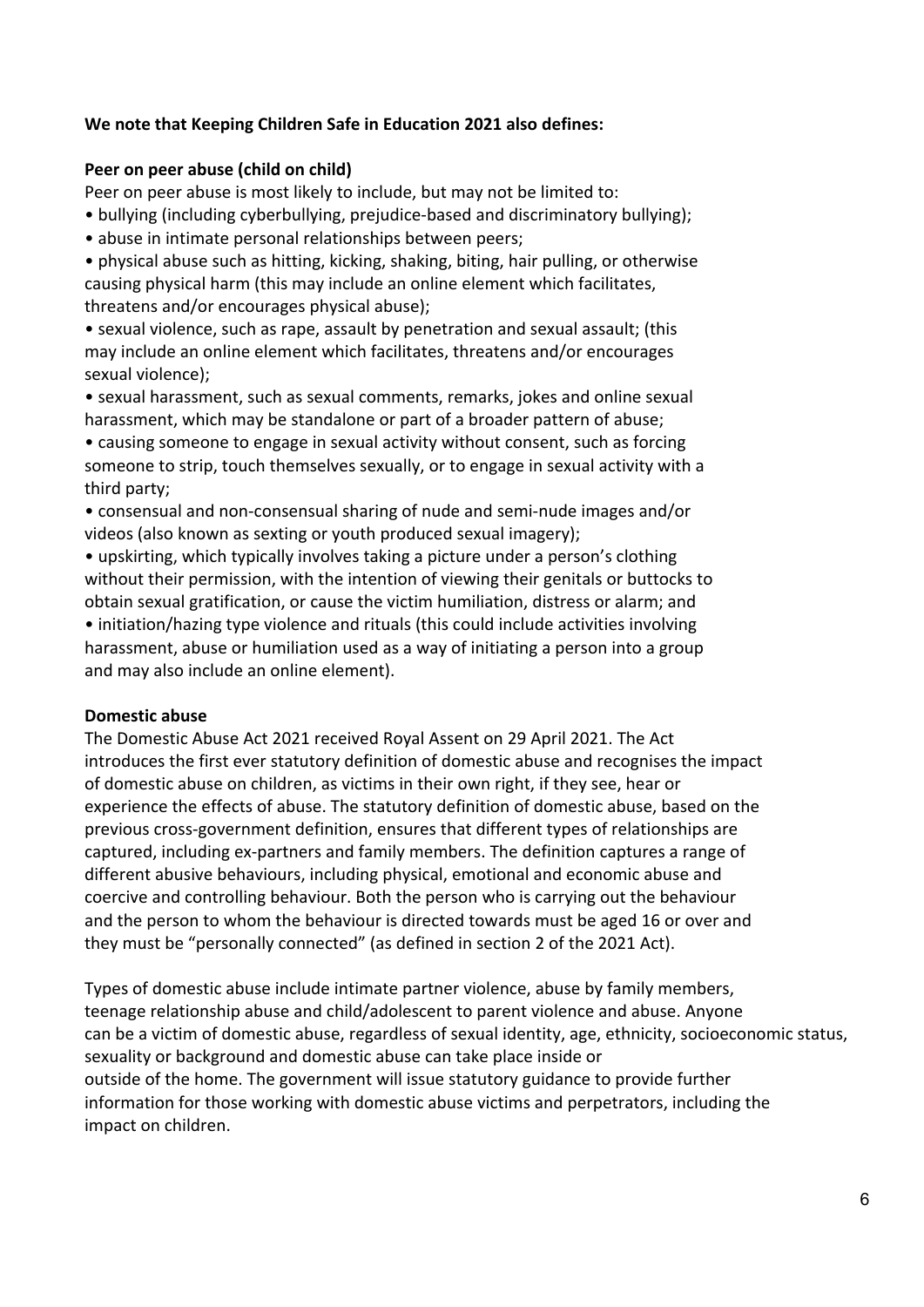All children can witness and be adversely affected by domestic abuse in the context of their home life where domestic abuse occurs between family members. Experiencing domestic abuse and/or violence can have a serious, long lasting emotional and psychological impact on children. In some cases, a child may blame themselves for the abuse or may have had to leave the family home as a result.

Young people can also experience domestic abuse within their own intimate relationships. This form of peer on peer abuse is sometimes referred to as 'teenage relationship abuse'. Depending on the age of the young people, this may not be recognised in law under the statutory definition of 'domestic abuse' (if one or both parties are under 16). However, as with any child under 18, where there are concerns about safety or welfare, child safeguarding procedures should be followed and both young victims and young perpetrators should be offered support. The Act's provisions, including the new definition, will be commenced over the coming months.

#### **So-called 'honour'-based abuse (including Female Genital Mutilation and Forced Marriage)**

So-called 'honour'-based abuse (HBA) encompasses incidents or crimes which have been committed to protect or defend the honour of the family and/or the community, including female genital mutilation (FGM), forced marriage, and practices such as breast ironing. Abuse committed in the context of preserving 'honour' often involves a wider network of family or community pressure and can include multiple perpetrators. It is important to be aware of this dynamic and additional risk factors when deciding what form of safeguarding action to take. All forms of HBA are abuse (regardless of the motivation) and should be handled and escalated as such. Professionals in all agencies, and individuals and groups in relevant communities, need to be alert to the possibility of a child being at risk of HBA, or already having suffered HBA.

#### **Forced marriage**

Forcing a person into a marriage is a crime in England and Wales. A forced marriage is one entered into without the full and free consent of one or both parties and where violence, threats or any other form of coercion is used to cause a person to enter into a marriage. Threats can be physical or emotional and psychological. A lack of full and free consent can be where a person does not consent or where they cannot consent (if they have learning disabilities, for example). Nevertheless, some perpetrators use perceived cultural practices as a way to coerce a person into marriage.

#### **Modern Slavery**

Modern slavery encompasses human trafficking and slavery, servitude and forced or compulsory labour. Exploitation can take many forms, including: sexual exploitation, forced labour, slavery, servitude, forced criminality and the removal of organs.